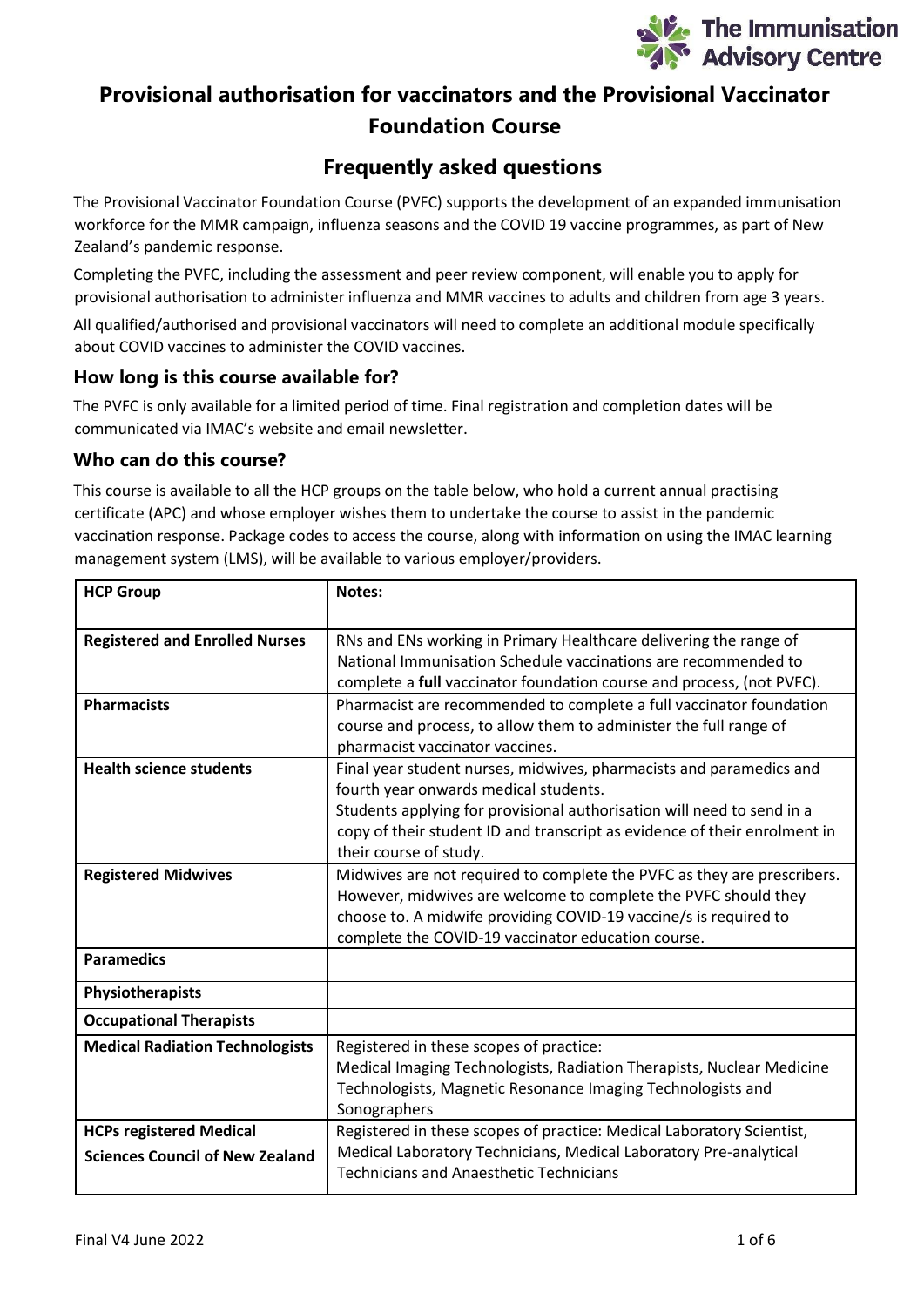| <b>Dietitians</b>                  |                                                                 |
|------------------------------------|-----------------------------------------------------------------|
| <b>Speech-language Therapists</b>  |                                                                 |
| <b>Registered Optometrists</b>     |                                                                 |
| <b>Clinical Physiologists</b>      | Registered with the Clinical Physiologists Registration Board   |
| <b>Podiatrists</b>                 |                                                                 |
| <b>HCPs registered with Dental</b> | Registered in the following scopes of practice:                 |
| Council                            | Dental Hygienists, Dental Therapists and Oral Health Therapists |

Please contact your employer regarding access to the PVFC, they will give you a package code, that you enter into the LMS.

HCPs wishing to undertake the course but not in current employment, should register their interest via the Ministry of Health's [Hands Up](https://www.health.govt.nz/our-work/diseases-and-conditions/covid-19-novel-coronavirus/covid-19-vaccines/covid-19-vaccine-strategy-planning-insights/covid-19-expanding-vaccinator-workforce/join-covid-19-vaccination-teams) database.

## **I am a Provider/Employer, and I don't have a package code**?

Please contac[t imaceducation@auckland.ac.nz](mailto:imaceducation@auckland.ac.nz)

# **I am having trouble logging into the IMAC Learning Management System?**

Refer to the written instruction provided by your employer, if you are still having trouble, please contact [imaceducation@auckland.ac.nz](mailto:imaceducation@auckland.ac.nz)

#### **I have question/s about the course content and/or the authorisation process?**

Please join the weekly zoom meeting with an IMAC education team member to ask, details for this are in your course registration letter and in the course itself. Or you can contact the IMAC Immunisation Advisor listed below for your region.

| <b>IMAC Immunisation Advisor</b>  |                                |  |
|-----------------------------------|--------------------------------|--|
| Sandra Prinsloo - Northern region | sandra.prinsloo@auckland.ac.nz |  |
| Olivia Haslam - Midland region    | olivia.haslam@auckland.ac.nz   |  |
| Abbey Palmer - Central region     | abbey.palmer@auckland.ac.nz    |  |
| Karen Cague - South Island        | karen.cague@auckland.ac.nz     |  |

## **What about retired health professional or those with expired APCs?**

Health professionals with expired APCs who wish to contribute to the COVID-19 vaccination programme, are advised to register their interest on the Ministry of Health's [Hands Up](https://www.health.govt.nz/our-work/diseases-and-conditions/covid-19-novel-coronavirus/covid-19-vaccines/covid-19-vaccine-strategy-planning-insights/covid-19-expanding-vaccinator-workforce/join-covid-19-vaccination-teams) website. Please keep an eye out for updates on your regulatory council's website (eg Nursing Council) for information on interim or COVID-19 practising certificates. They may also consider the COVID-19 Vaccinators – Working Under Supervision course (see below) pathway.

Retired health professionals, who intend to gain current registration and have employment on the COVID-19 vaccination programme you can start the PVFC using your expired APC. Until you have a current APC you will not be able to complete all the requirements to be become provisionally authorised.

## **What about internationally trained health professionals?**

Internationally trained health professionals who do not hold a current NZ APC are not able to gain authorisation.

Internationally trained health professionals may be eligible to undertake COVID-19 Vaccinators – Working Under Supervision workforce pathway and should register their interest via the Ministry of Healt[h Hands Up](https://www.health.govt.nz/our-work/diseases-and-conditions/covid-19-novel-coronavirus/covid-19-vaccines/covid-19-vaccine-strategy-planning-insights/covid-19-expanding-vaccinator-workforce/join-covid-19-vaccination-teams) website to be involved in the COVID-19 programme.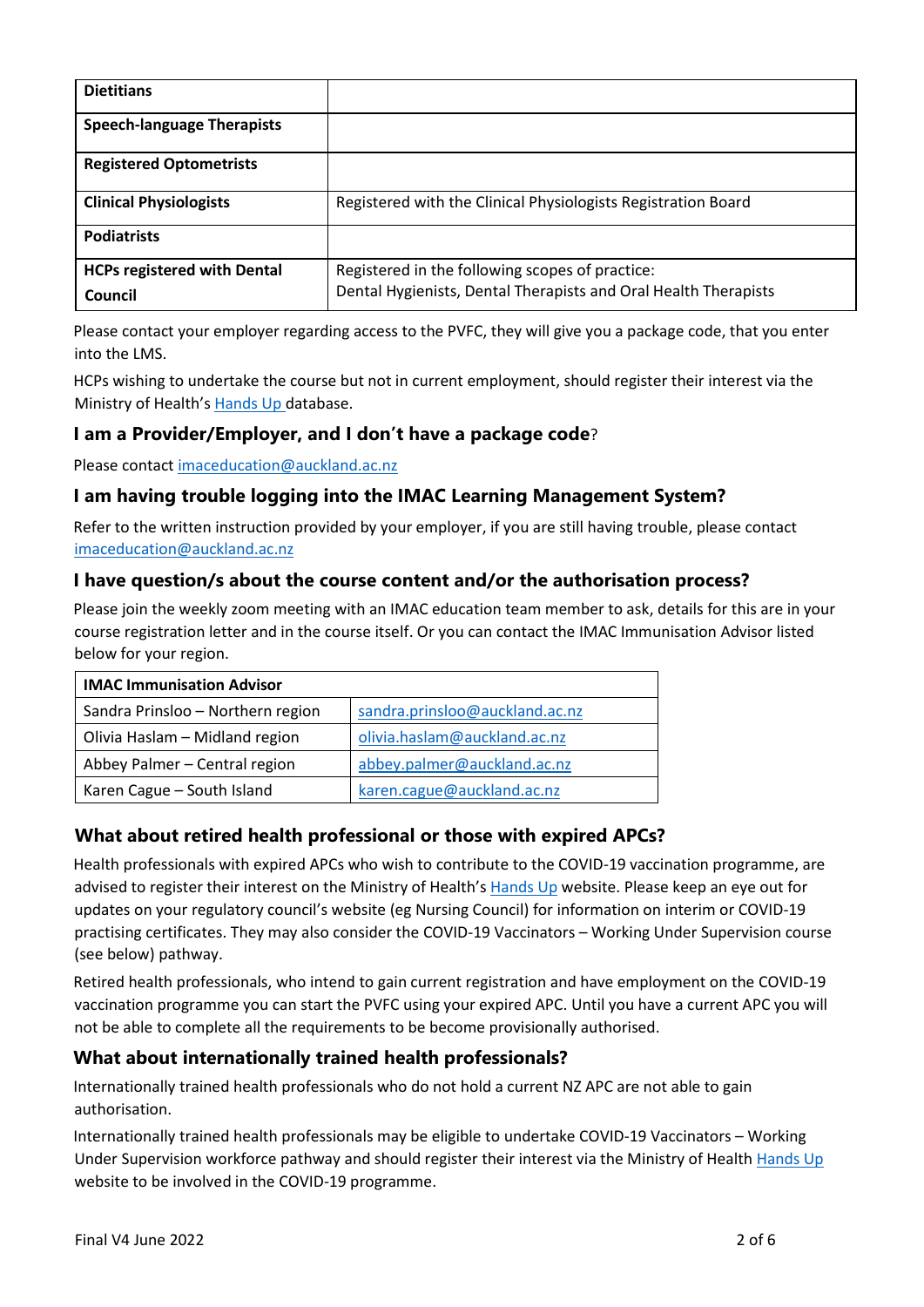# **COVID-19 Vaccinators – Working Under Supervision course**

This course is for those not registered as health professionals with a regulated body, but with healthcare experience in support roles and healthcare professionals whose Annual Practising Certificate (APC) has lapsed for over three years, or healthcare professionals who are not registered in New Zealand. Please see the IMAC [COVID-19 website](https://covid.immune.org.nz/covid-19-vaccinator-working-under-supervision-course) for more information.

## **Release of information to DHBs**

On DHB request, we will forward contact details of any HCP registered for the PVFC in that DHB region. This is for the specific purpose of supporting planning by the COVID-19 vaccination response leads, and to support course participants' peer assessment and potential involvement in the COVID-19 vaccination programme.

## **What if I have already done a vaccinator course?**

If you have completed a Vaccinator Foundation Course (VFC) in the last 5 years, but did not do a clinical assessment, or have let your vaccinator status lapse by not completing the required 2-yearly updates, please contact your [local immunisation coordinator](https://www.immune.org.nz/health-professionals/regional-advisors-local-coordinators) to discuss the requirements to renew or achieve vaccinator status (either as a pharmacist or authorised vaccinator). You do not need to do the PVFC and will be referred to the most appropriate course for your area of work.

If you are a HCP with a current APC but have let your vaccinator status lapse, and/or are not working in an area that offers vaccination services and wish to support the vaccination programme, we would also recommend that you register for the Ministry of Health [Hands Up.](https://www.health.govt.nz/our-work/diseases-and-conditions/covid-19-novel-coronavirus/covid-19-vaccines/covid-19-vaccine-strategy-planning-insights/covid-19-expanding-vaccinator-workforce/join-covid-19-vaccination-teams)

# **What does the PVFC cover?**

The online component covers information on vaccine preventable diseases, the immune system, the National Immunisation Schedule, vaccine composition and safety, storage of vaccines and informed consent. The video focuses on vaccine administration.

The peer assessment process is separate to this course and should be arranged with an experienced vaccinator in your workplace.

For those wanting to administer National Immunisation Schedule vaccines or wanting to be pharmacist vaccinators, you should enrol in a full Vaccinator Foundation Course (VFC). Please see th[e IMAC education flyer.](https://www.immune.org.nz/sites/default/files/IMAC_courses_2022%20FINAL%20FLYER_0.pdf)

## **How long will the online learning take?**

The duration of this course will depend on your background knowledge and learning style. Parts of the online course are optional (as indicated). You should allocate a minimum of 4 hours, although those with less familiarity around vaccination and/or of online learning tools should be prepared to take longer if necessary. Outside of the course, note that the Immunisation Handbook and clinical advice is always available via our website and the 0800 line.

## **What will provisional authorisation cover?**

Once you have met all the necessary criteria and received your authorisation letter from MOH, you will have provisional authorisation to administer influenza and MMR vaccines to those aged 3 years and older.

Pharmacists are currently restricted to vaccinating those aged 16–50 years for MMR.

The provisional authorisation allows you to vaccinate anywhere in New Zealand. It is recommended that all provisionally authorised vaccinators work as part of a vaccination team, that includes experienced authorised or pharmacist vaccinators.

To administer COVID-19 vaccines, all vaccinators need to complete the appropriate COVID-19 vaccination education module. A copy of your certificate from the COVID-19 Vaccinator Education Course should be sent in with your provisional authorisation application.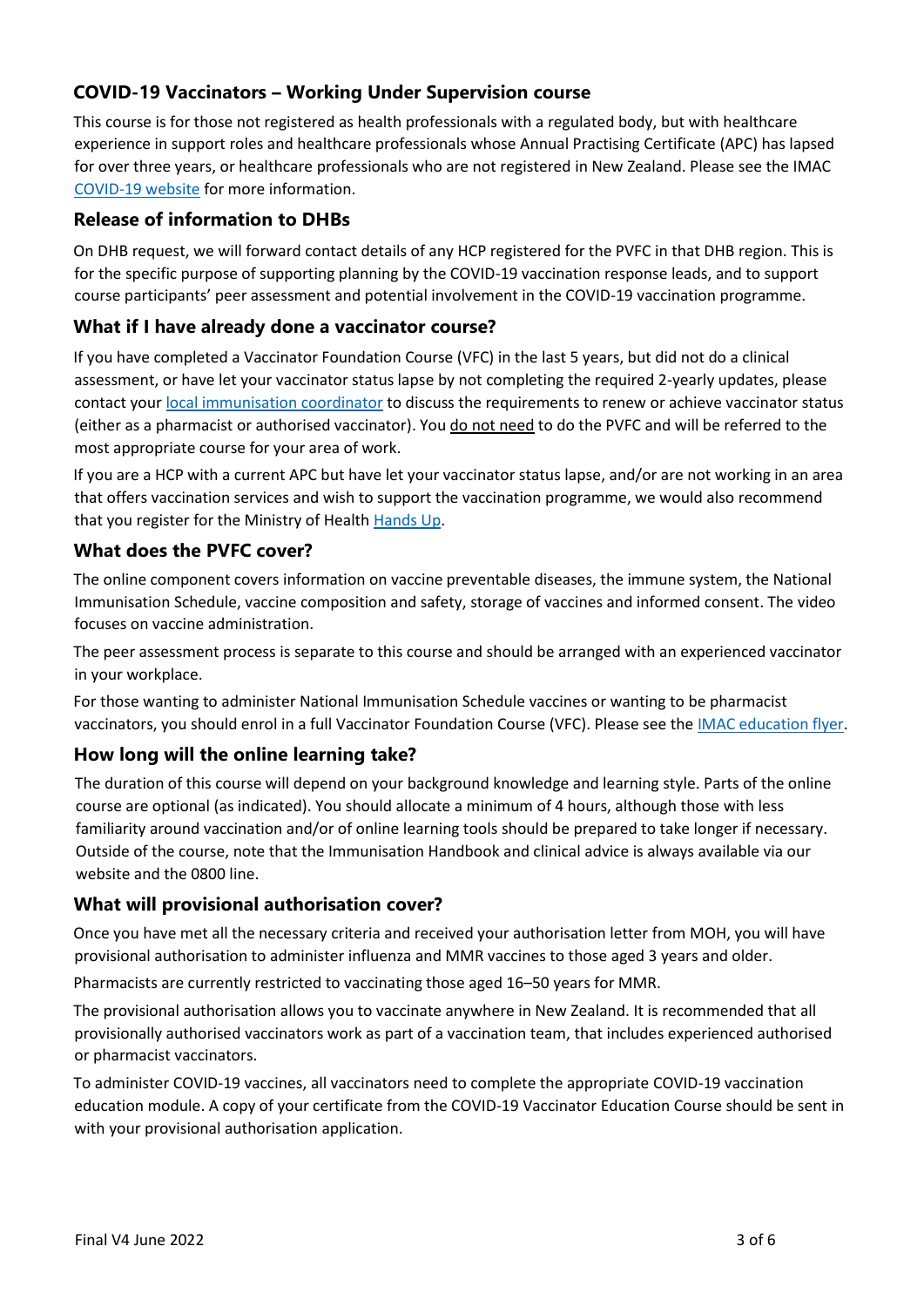## **What are the steps?**

Enter your package code into the [IMAC LMS](https://lms.immune.org.nz/)

- 1. Complete:
	- a. ~5 hours online learning
	- b. Online assessment (40 multiple choice questions).
	- c. A peer assessment of your clinical skills (minimum of two patients required).
- 2. Apply for provisional authorisation (you will need to have an appropriate CPR certification)
- 3. If not currently certified at CPR, book to complete a CPR course (See [Appendix 4 o](https://www.health.govt.nz/our-work/immunisation-handbook-2020/appendix-4-authorisation-vaccinators-and-criteria-pharmacist-vaccinators)f the Immunisation Handbook for requirements).

# **Do I have to be authorised by a local Medical Officer of Health?**

No, instead of Medical Officer of Health sign-off, provisional vaccinators are being authorised by the national Medical Officers of Health. Once you have completed all the requirements and sent through your application for authorisation, the Ministry of Health will review the details and send you an authorisation letter once approved.

## **Who can provide my peer assessment?**

A currently authorised and experienced vaccinator or pharmacist vaccinator who is willing to assess you in your workplace can provide a peer assessment. An experienced vaccinator is someone who has been vaccinating for at least 2 years. They will observe your vaccinations of at least two patients and fill in a peer-review form.

# **What if I don't have access to an experienced vaccinator to do my peer assessment?**

If your workplace is not able to provide an appropriate peer assessment, please contact the IMAC COVID-19 contact for your region (see below). Once there are sufficient numbers in your area, they may be able to arrange for you to attend an immunisation clinic to be assessed or hold a simulated assessment.

| <b>IMAC COVID-19 Contact for assessment</b>   |                              |  |  |
|-----------------------------------------------|------------------------------|--|--|
| For Auckland area register your interest here |                              |  |  |
| Olivia Haslam - Midland region                | olivia.haslam@auckland.ac.nz |  |  |
| Janine Emrys-Central region                   | janine.emrys@auckland.ac.nz  |  |  |
| Sue Rogers - South Island                     | sue.rogers@auckland.ac.nz    |  |  |

## **Do I need a standing order or prescription for my peer assessment?**

Yes, you will need a standing order or prescription to give the vaccines as part of your peer assessment. For your peer assessment you are able to administer vaccines other than COVID-19, Influenza or MMR, provided they are covered by the standing order or prescription you are working under and that you have sufficient knowledge about the vaccine to gain informed consent. Once you have obtained your provisional authorisation, the standing order and prescription requirement is no longer needed for the administration of MMR or influenza vaccines (and COVID-19 vaccine if included). However, if you are administering other vaccines, you will require standing orders or prescriptions for these vaccines.

# **How long does the provisional authorisation last for?**

Your authorisation letter will advise you of the expiry date, which will be two years from the date of authorisation. It is not possible to extend or renew your provisional authorisation.

Provisionally Authorised vaccinators who completed their Provisional Vaccinator Foundation Course in 2020, will be due to do an update course this year. For your authorisation to remain valid you must complete the UPD within two years of your PVFC. This course will be available in late April on the IMAC LMS.

To continue vaccinating after your provisional authorisation has expired, you will need to complete the educational and additional requirements to become either an authorised or pharmacist vaccinator.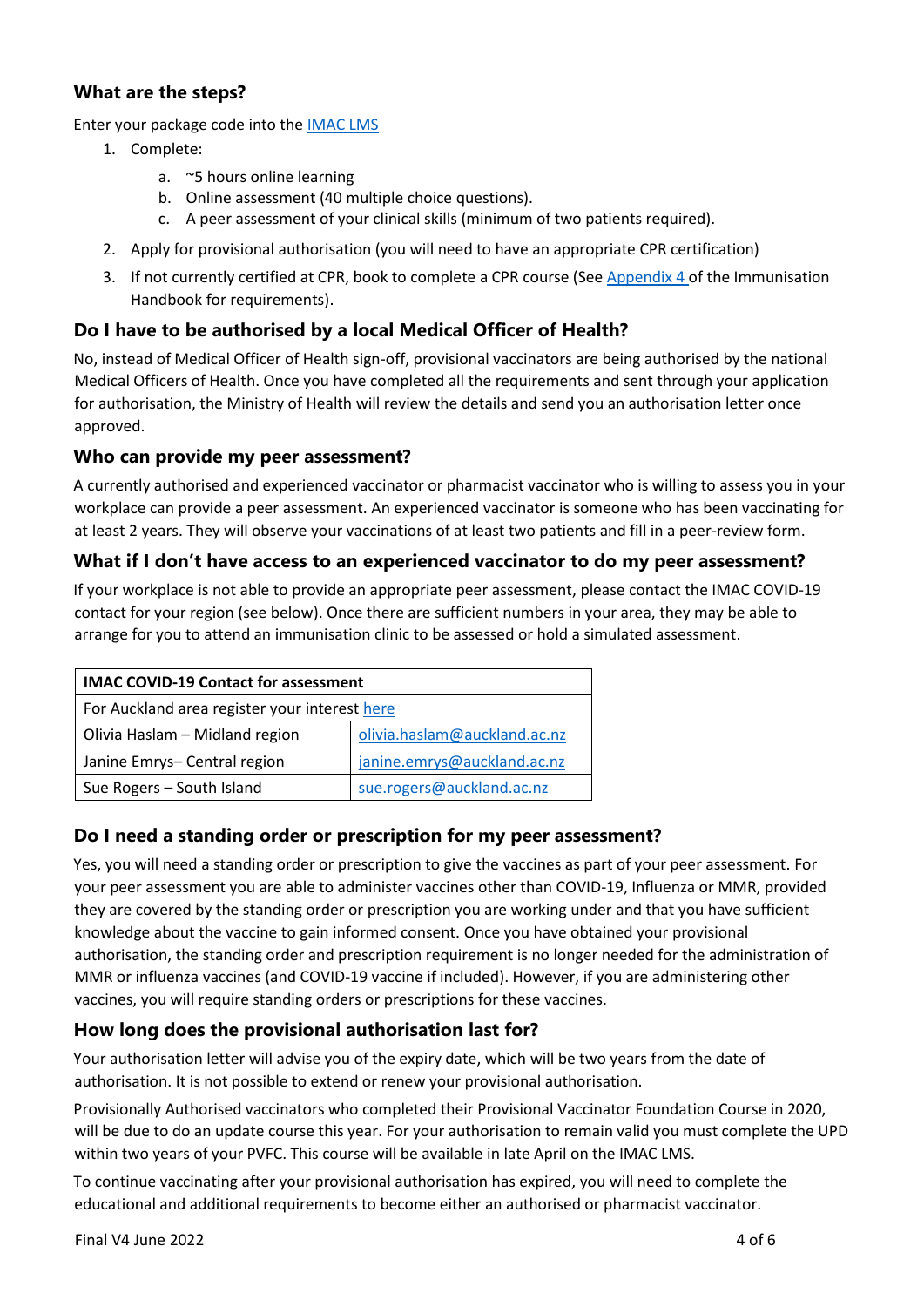# **Why do some PAVs have to do an update course?**

Due to administrative changes in 2021, authorisation letters for some PAVs were reissued and the expiry date is two years from the new date on the letter, which means it will have been more than 2 years since the vaccinator completed their provisional vaccinator foundation course in 2020. These vaccinators are required by the Immunisation Standards to complete this update to maintain their authorisation. Completing the update does not further extend the existing expiry date. If you think you are due to complete an update course but have not received a package code, please contact the Ministry of Health's authorisation team at [vaccinatorauthorisations@health.govt.nz](mailto:vaccinatorauthorisations@health.govt.nz)

# **How do I apply for my provisional authorisation?**

You need to complete the online course, online assessment, and peer assessment. Complete the Provisional [Authorisation application process](https://www.health.govt.nz/our-work/preventative-health-wellness/immunisation/provisional-vaccinator-foundation-course-pvfc) and email t[o vaccinatorauthorisations@health.govt.nz](mailto:vaccinatorauthorisations@health.govt.nz) along with the necessary documentation including your completed peer assessment form. Once approved, the Ministry will email you a letter of authorisation. It is recommended that all provisionally authorised vaccinators work as part of a vaccination team, that includes experienced authorised or pharmacist vaccinators.

# **Do I need a CPR certificate?**

You need an appropriate CPR certificate to apply for provisional authorisation. If you do not hold a current CPR certificate, you need to enrol and complete an appropriate CPR course as soon as practically possible. Currently appropriate CPR certificates that are less than 12 months expired are being accepted.

[Appendix 4](https://www.health.govt.nz/our-work/immunisation-handbook-2020/appendix-4-authorisation-vaccinators-and-criteria-pharmacist-vaccinators) of th[e](https://www.health.govt.nz/publication/immunisation-handbook-2017) Immunisation Handbook outlines the requirements of CPR courses for vaccinators. A range of providers offer courses (eg, internet search CPR courses for vaccinators). Check with the course provider that the course they are offering includes the following:

- infant, child and adult CPR, including mouth-to-mouth, mouth-to-mask and the management of choking
- administration of IM adrenaline for treatment of anaphylaxis
- use of an automated external defibrillator
- one- and two-person bag valve mask ventilation and mouth-to-mask technique.

It is the vaccinator's responsibility to ensure that these core components are covered. Employers may require a higher level of CPR and more frequent updates than is necessary as a vaccinator. You can obtain your CPR certificate before or after completing your online assessment but need the CPR certification before submitting your authorisation application.

If you hold a CPR qualification that did not cover all the required topics, especially recognition and management of anaphylaxis IMAC has 'top up' training available for vaccinators please see the [Education p](https://www.immune.org.nz/health-professionals/education)age on the IMAC website for more information. This is an interim allowance and vaccinators are expected to complete in-person training as soon as possible.

# **Do pharmacists need to apply for provisional authorisation following the course?**

Yes. As they have not completed the full requirements to be a pharmacist vaccinator, they are required to be authorised to give influenza, MMR and COVID-19 vaccine/s. If a pharmacist wants to give the full scope of pharmacy vaccines, they will have to complete a full Vaccinator Foundation Course (VFC) and process.

# **What happens if my job changes and I want to administer other vaccines?**

You need to complete a full VFC and meet the requirements of an authorised vaccinator or pharmacist vaccinator to administer other vaccines.

# **When will a bridging course be available?**

Vaccinator bridging courses for provisionally authorised vaccinators (registered/enrolled nurses, pharmacists and midwives only) are now available on IMAC Learning. For more information regarding the Bridging course se[e here.](https://www.immune.org.nz/vaccinator-bridging-course)